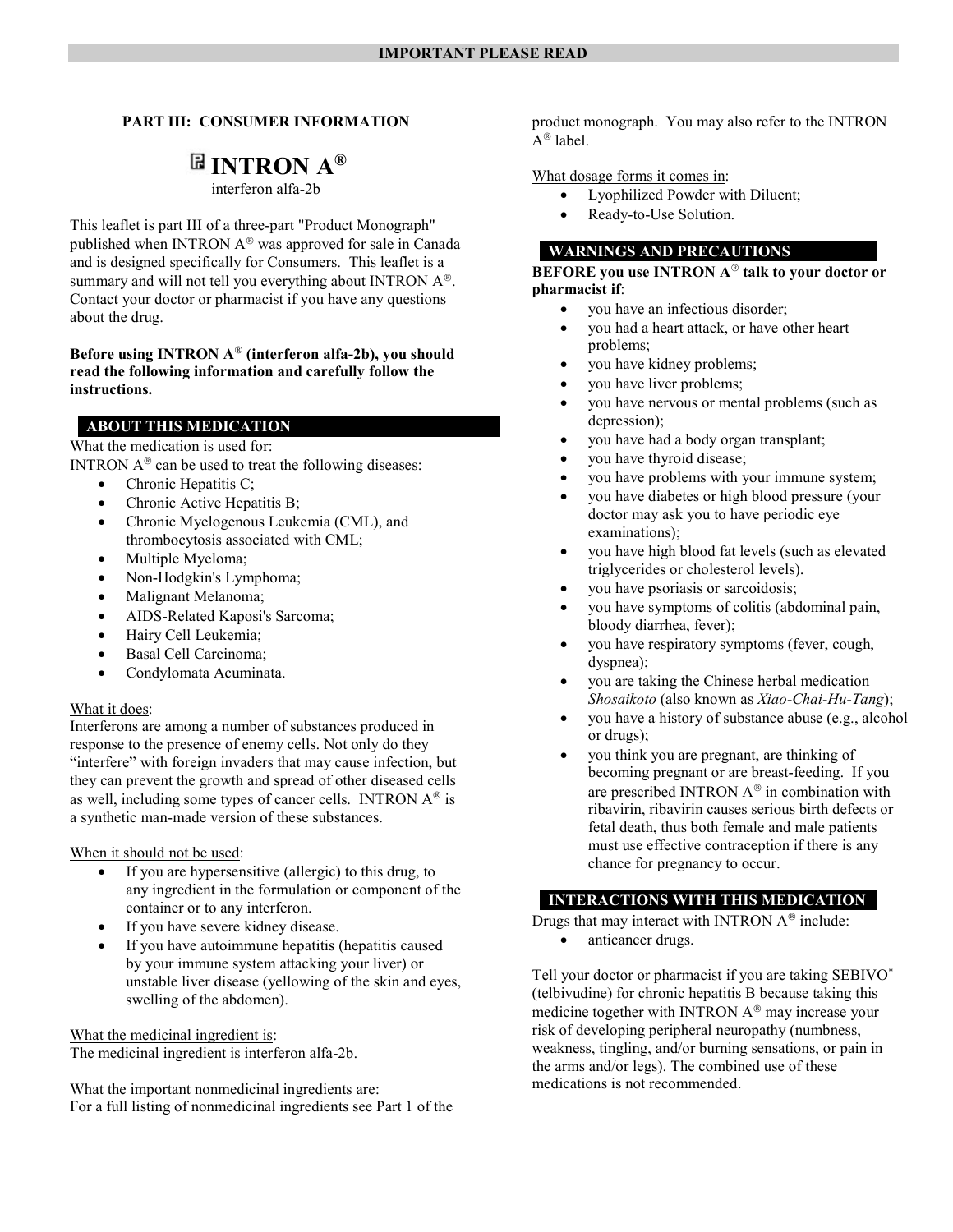### PROPER USE OF THIS MEDICATION

If you are using the INTRON  $A^{\circledast}$  Ready-to-Use Solution in vials, see the Use of the INTRON  $A^{\textcircled{\tiny{\textcirc}}}$  Ready-to-Use Solution (Albumin (human) free) section.

# Use of the INTRON A® Lyophilized Powder

# To prepare INTRON  $A^{\circledR}$  solution:

1. With pencil or pen, write the discard date in the space provided on the label; see the *How to Store it* section for the length of time that the solution may be stored before discarding. Do not use after expiration date.

2. Wash your hands thoroughly with soap and water, rinse, and towel dry.

3. Remove the protective plastic cap from the top of both the diluent and INTRON  $A^{\circledast}$  vial, leaving the rubber stopper and aluminium ring in place.

4. Clean the rubber stopper on the top of each vial with an alcohol swab. Your physician will tell you what size syringe and needle to use for mixing and how much diluent to add to the INTRON  $A^{\otimes}$  vial.

5. Remove the protective cap from the syringe needle and fill with air by pulling the plunger to the volume of diluent to be added.

6. Hold the diluent upright without touching the cleaned top of the vial with your hands.

7. Insert the needle into the vial containing the diluent and inject the air into the vial.

8. Invert the vial and make sure that the top of the needle is in the liquid.

9. Withdraw the diluent to be added to the INTRON  $A^{\circledR}$  vial by pulling the plunger to the exact amount your physician has told you. The marks on the side of the syringe indicate the amount of diluent withdrawn. Withdraw the needle from the vial. Gently tap syringe to clear air bubbles. Gently push plunger to get rid of air from end of syringe.

10. To prepare the INTRON  $A^{\circledast}$  solution, insert the needle through the rubber top of the INTRON  $A^{\circledast}$  vial and gently place the needle top against the glass wall of the vial.

11. Slowly inject the diluent, aiming the stream of liquid at the glass wall of the vial in order to avoid production of air bubbles.

12. Do not aim the stream at the white powder at the bottom of the vial.

13. Remove needle, replace needle cap on needle and place syringe on a flat surface.

14. To dissolve the white contents, swirl the vial of INTRON  $A^{\circledast}$  with a gentle rotatory motion until the contents are completely dissolved. Do not shake vial.

15. If air bubbles do form, wait until the solution has settled and all bubbles have risen to the top of the solution and disappeared before injecting the dose. The reconstituted solution is clear and colorless to light yellow in color.

Refer to the *Administration of INTRON*  $A^{\mathcal{D}}$  section for instructions on administering INTRON  $A^{\otimes}$ .

### Use of the INTRON A<sup>®</sup> Ready-to-Use Solution (Albumin (human) free)

1. With pencil or pen, write the discard date in the space provided on the label; see the How to Store it section for the length of time that the solution may be stored before discarding.

2. Check solution for change in color, cloudiness, and expiry date.

3. Leave vial at room temperature for ten minutes. Do not shake.

4. Wash your hands thoroughly with soap and water, rinse, and towel dry.

5. Remove the protective plastic cap from vial, leaving the rubber stopper and aluminium ring in place, and discard.

Refer to the *Administration of INTRON*  $A^{\circledast}$  section for instructions on administering INTRON  $A^{\otimes}$ .

# Administration of INTRON A<sup>®</sup> Filling the Syringe with INTRON A



- Wipe top of vial with an alcohol swab. - If syringe is cracked, or needle is bent-put into disposable bottle.

- Pull needle cap straight off. Fill syringe with air by pulling the plunger to the volume of INTRON  $A^{\circledR}$  to be withdrawn.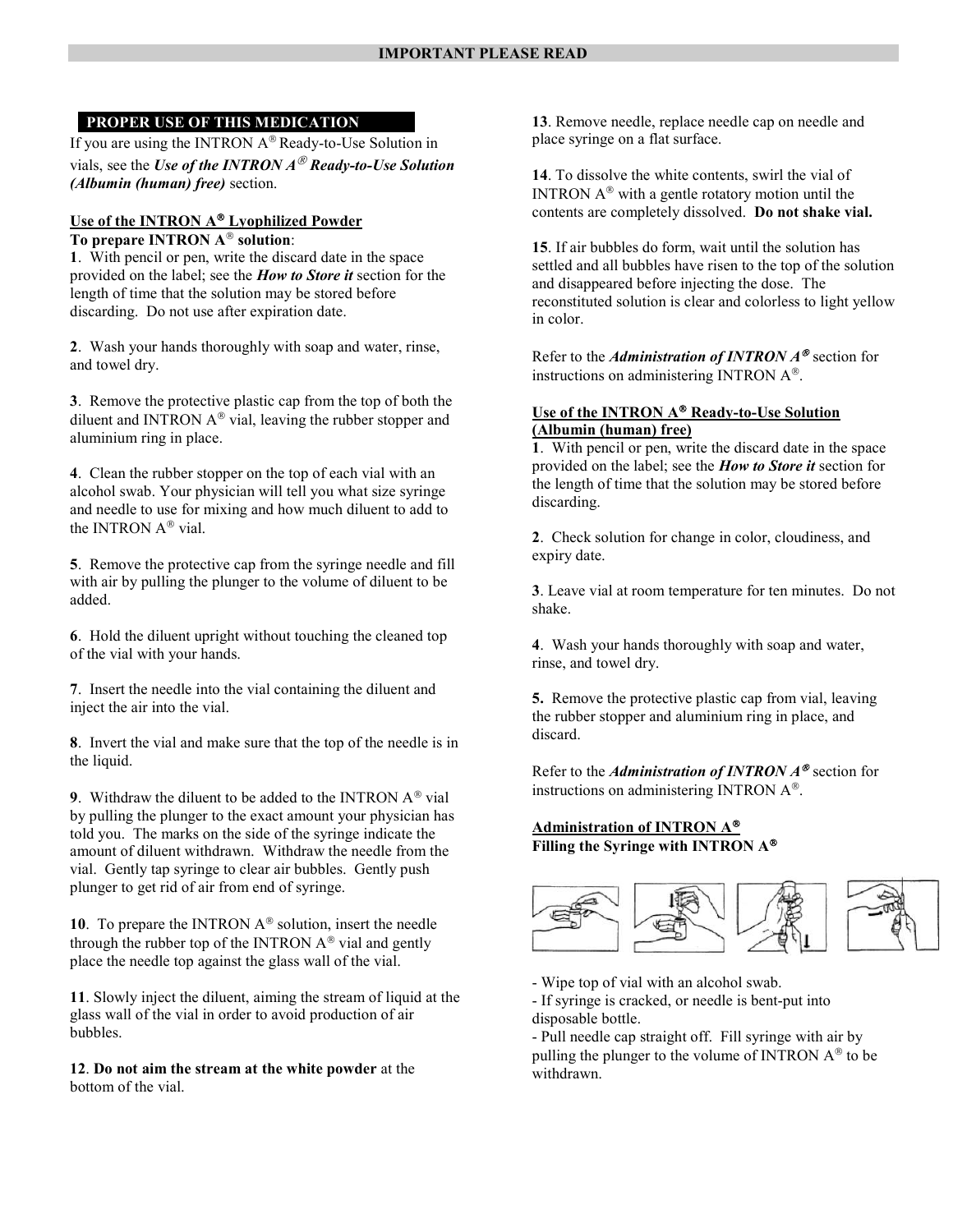- With vial on flat surface, push needle through rubber stopper of INTRON  $A^{\circledast}$  vial and inject the air into the vial.

- With needle in vial, turn vial upside down making sure needle is in solution.

- Pull back plunger and slowly withdraw prescribed amount of solution into syringe. Check dose again.

(Note: It may be possible to withdraw greater than the

prescribed amount of INTRON  $A^{\circledast}$  for injection from the vial. Withdraw only the prescribed amount).

- Remove needle from vial. Keep needle end up. Do not touch needle. Gently tap syringe to clear air bubbles. Gently push plunger to get rid of air from end of syringe.

- Replace the cover on the needle and put the syringe on a clean flat surface.

### Selecting an Injection Site for subcutaneous injection

- Do not inject in area that is red or sore.

- Use the same site only once every six or seven weeks.

Injection sites:

Thighs, outer surface of upper arms, abdomen-except navel or below waistline.



### Preparing to inject



- Using a circular motion, clean site with an alcohol swab (approximately for 10 seconds). Allow area to dry. (6)

- Remove the needle cap.

- Hold syringe between thumb and forefinger-like holding a pencil.

- With other hand grab skin where injection will be made. - Hold needle at a 45 to 90 degree angle to the skin about 2 inches (5 cm) above the skin surface, insert the needle with a quick jab as if throwing a dart. The entire needle or at least 3/4 of it should go into the skin. (7)

- Pull back on plunger 1/4 of an inch. If you see blood in the syringe, do not inject. Withdraw and discard the syringe, prepare a new syringe and inject at a new site. If you do not see blood in the syringe, slowly push the plunger to inject the INTRON  $A^{\circledR}$ . (8)

- After injecting solution, pull out needle. Put alcohol swab over site for a few seconds. Do not press down. (9) - If needed, put on bandaid.

#### Cleaning up

- Do not put cover back on needle.

- Place empty syringe with needle in disposal bottle.

Check with your nurse or pharmacist for proper disposal.

### Intramuscular injection:

- INTRON  $A^{\circledast}$  may be administered intramuscularly providing you are taught by your doctor to administer by this route.

#### Keep out of reach of children.

#### Overdose:

In case of drug overdose, contact a health care practitioner, hospital emergency department or regional Poison Control Centre immediately, even if there are no symptoms.

#### Missed Dose:

If you are self-administering treatment, or if you are the caregiver, inject the recommended dose as soon as you remember and continue treatment as usual. Do not take a double dose to make up for a forgotten dose. If you are scheduled to inject this product every day, and you accidentally missed a full day's dose, continue treatment at the usual dose the following day. Contact your doctor or pharmacist if needed.

### SIDE EFFECTS AND WHAT TO DO ABOUT THEM

Like all medicines, INTRON  $A^{\circledast}$  can cause side effects, although not everybody gets them. Although not all of these side effects may occur, they may need medical attention if they do.

Contact your doctor immediately if you have a severe allergic reaction (which may include swelling of the hands, feet, ankles, face, lips, mouth, or throat which may cause difficulty in swallowing or breathing; wheezing, hives or fainting). Cases of acute hypersensitivity reactions have been reported.

The most frequently reported side effects, especially at the beginning of treatment with INTRON  $A^{\circledast}$ , have been fever, fatigue, headache and muscle aches joint pain and chills/rigors (flu-like symptoms). Your doctor may recommend you take acetaminophen if you develop these symptoms. Fever and fatigue have been reversible within 72 hours of interruption or cessation of treatment and were dose related. While fever may be related to these "flu-like" symptoms, other causes of persistent fever should be excluded.

Check with your doctor immediately if any of the following side effects occur: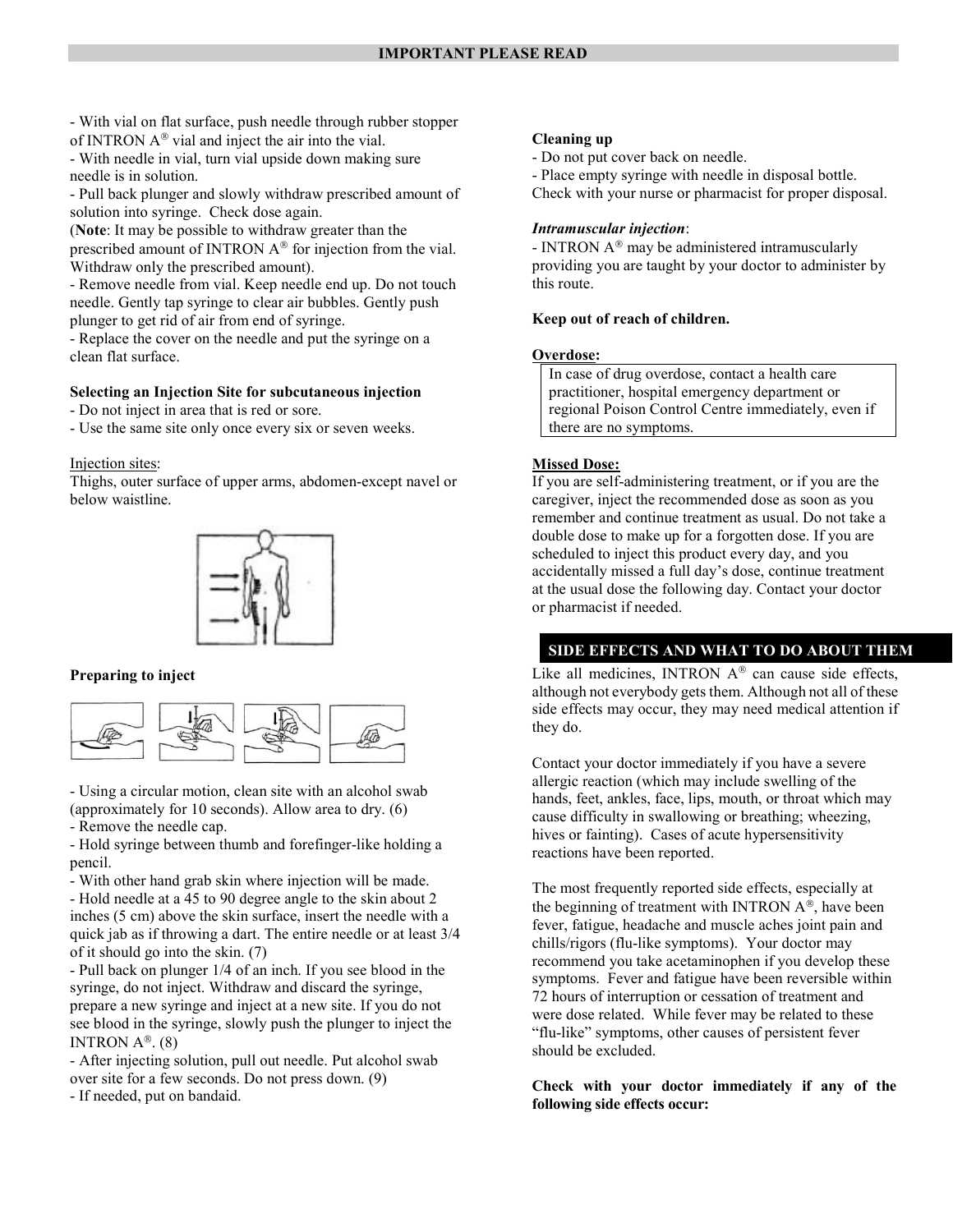- chest pain or persistent and severe cough
- irregular or rapid heartbeat
- breathing problems (including shortness of breath)
- confusion
- altered mental status
- feeling depressed or wanting to harm yourself (suicidal thoughts or attempts)
- hallucinations
- changed behaviour or aggressive behaviour (sometimes directed against others)
- nervousness or agitation
- numbness or tingling feeling or pain in hands or feet
- dizziness
- impaired consciousness or loss of consciousness
- convulsion ("seizure or fit")
- trouble sleeping, thinking or concentrating or difficulty remaining alert
- severe stomach pain or cramps
- blood or clots in stool (or black, tarry stool)
- fever or chills beginning after a few weeks of treatment
- nausea and vomiting
- diarrhea or constipation
- severe nosebleed
- waxy pallor
- pain in your lower back or side
- muscle pain or joint pain (sometimes severe)
- difficulty or inability to pass urine
- feeling tired (low thyroid gland activity)
- high sugar level in blood
- problems with your eyes or your eyesight or hearing, loss of hearing
- bleeding gums (periodontal) or dental disorders
- loss of appetite or taste alteration
- severe or painful reddening of your skin or mucous membrane

Your doctor will test your blood to ensure that your white blood cell (cells that fight infection) and red blood cell (cells that carry oxygen) counts, platelets (blood clotting cells) and other laboratory values are at acceptable levels.

#### Tell your doctor as soon as possible if you have any of the following side effects (medical attention may be required):

### Very commonly reported side effects (at least 1 in every 10 patients):

Pain, swelling and redness or skin damage at site of injection, hair loss, dizziness, changes in appetite, stomach or abdominal pains, diarrhea, nausea (feeling sick), viral infection, depression, emotional lability, insomnia, anxiety, sore throat and painful swallowing, fatigue, chills/rigors, fever, flu-like reaction, feeling of general discomfort, headaches, weight loss, vomiting, irritability, weakness, mood swings, coughing

(sometimes severe), shortness of breath, itching, dry skin, rash, sudden and severe muscle pain, joint pain, musculoskeletal pain, and changes in laboratory blood values including decreased white blood cell count.

#### Commonly reported side effects (at least 1 in every 100 patients, but less than  $1$  in every  $10$  patients):

Thirst, dehydration, high blood pressure, migraines, swollen glands, flushing, menstrual problems, decreased sexual drive, vaginal problem, breast pain, pain in testicle, problems with thyroid gland, red gums, dry mouth, red or sore mouth or tongue, tooth ache or tooth disorder, herpes simplex (fever blisters), taste change, upset stomach, dyspepsia (heartburn), constipation, enlargement of liver (liver problems, sometimes severe), loose stools, bedwetting in children, inflammation of the sinuses, bronchitis, eye pain, problem with your tear ducts, conjunctivitis ("pink eye"), agitation, sleepiness, sleepwalking, problem with behaviour, nervousness, stuffy or runny nose, sneezing, rapid breathing, pale or reddened skin, bruising, fingers and toes very sensitive to cold, problem with skin or nails, psoriasis (new or worsened), increased sweating, increased need to pass urine, fine shaking movements, decreased sensitivity to touch, and arthritis.

#### Rarely reported side effects (at least 1 in every 10,000 patients, but less than  $I$  in every  $I,000$  patients):

Pneumonia and new or worse high blood pressure in the lungs (pulmonary hypertension)

#### Very rarely reported side effects (less than 1 in every 10,000 patients):

Low blood pressure, puffy face, diabetes, leg cramps, back pain, kidney problems, nerve damage, bleeding gums, aplastic anemia. Pure red cell aplasia, a condition where the body stopped or reduced the production of red blood cells, has been reported. This causes severe anemia, symptoms of which would include unusual tiredness and a lack of energy.

Very rarely sarcoidosis, (a disease characterised by persistent fever, weight loss, joint pain and swelling, skin lesions and swollen glands) has been reported. Loss of consciousness has occurred very rarely, mostly in elderly patients treated at high doses. Cases of stroke (cerebrovascular events) have been reported.

Vogt-Koyanagi-Harada syndrome (an autoimmune inflammatory disorder affecting the eyes, skin and the membranes of the ears, brain and spinal cord), thoughts about killing others, and blindness have been reported with INTRON  $A^{\circledR}$  use.

Other side effects not listed above may also occur in some patients. If any of the side effects gets serious, or if you